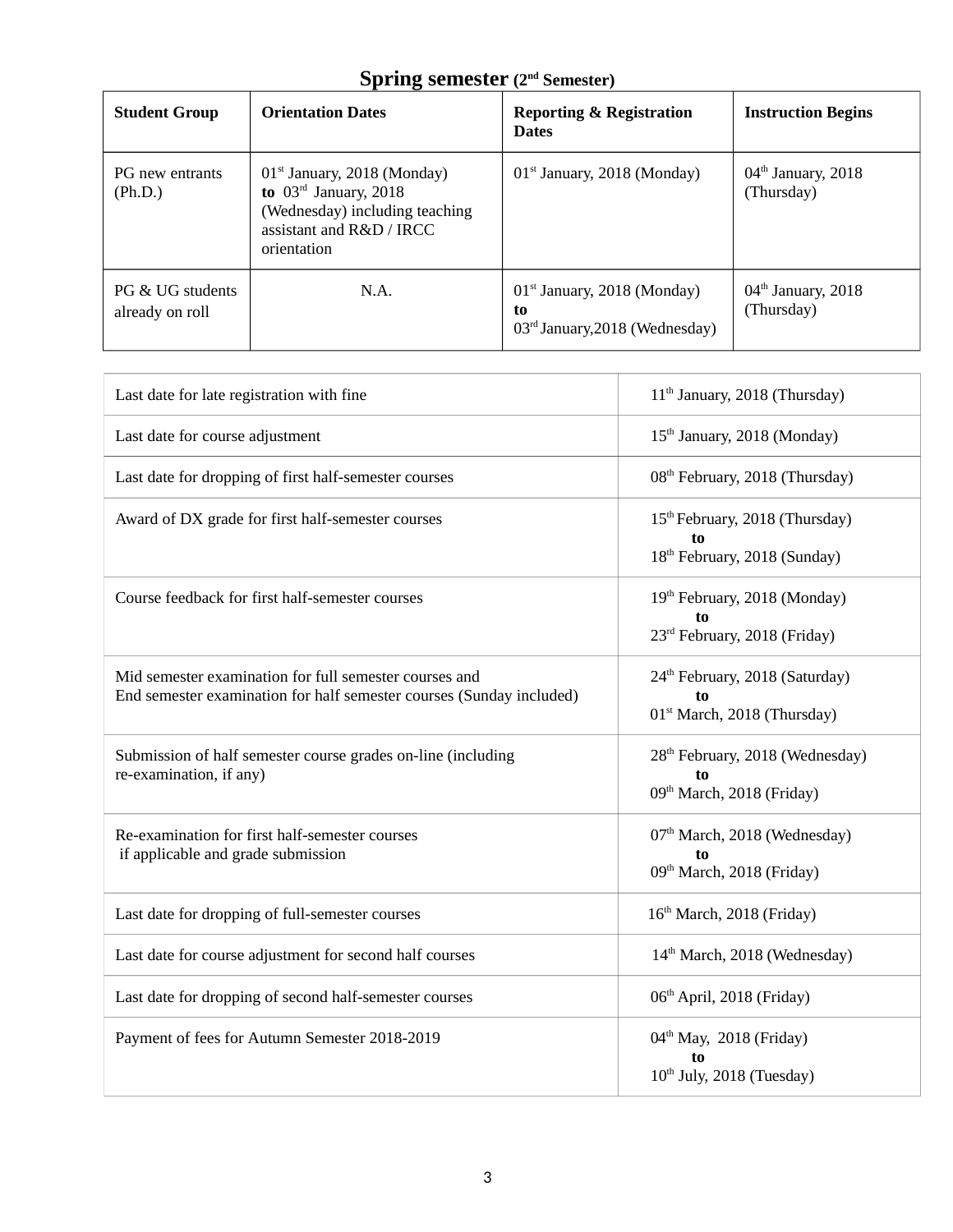|                                                                                                             | 16 <sup>th</sup> April, 2018 (Monday)                                              |
|-------------------------------------------------------------------------------------------------------------|------------------------------------------------------------------------------------|
| Course feedback                                                                                             | 17 <sup>th</sup> April, 2018 (Tuesday)<br>22 <sup>nd</sup> April, 2018 (Sunday)    |
| Last day of instructions                                                                                    | 20 <sup>th</sup> April, 2018 (Friday)                                              |
| Semester-end examination                                                                                    | 23rd April, 2018 (Monday)<br>to<br>$07th$ May, 2018 (Monday)                       |
| Credit seminar presentations and compensatory days for<br>holidays (if any) during semester-end examination | 09 <sup>th</sup> May, 2018 (Wednesday)<br>10 <sup>th</sup> May, 2018 (Thursday)    |
| Last date for showing evaluated answer scripts & performance record                                         | 09 <sup>th</sup> May, 2018 (Wednesday)                                             |
| Last date for submission of grades                                                                          | $11th$ May, 2018 (Friday)                                                          |
| Summer vacation begins (for students)                                                                       | $12th$ May, 2018 (Saturday)                                                        |
| Last date to apply for re-evaluation by Student                                                             | $18th$ May 2018 (Friday)                                                           |
| Application for re-examination<br>(medical or other reasons, subject to approval)                           | $12th$ May, 2018 (Saturday)<br>to<br>17th May, 2018 (Thursday)                     |
| Conducting of re-examination by academic<br>office and submission of grades for re-examination              | 02 <sup>nd</sup> July, 2018 (Monday)<br>to<br>06 <sup>th</sup> July, 2018 (Friday) |
| Last date for transfer to the Academic Rehabilitation<br>Programme (ARP) / Academic Probation (AP)          | $10th$ July, 2018 (Tuesday)                                                        |
| Payment of Autumn semester 2018-19 fee with fine                                                            | 11 <sup>th</sup> July, 2018 (Wednesday)<br>18 <sup>th</sup> July, 2018 (Wednesday) |
| <b>Summer Term</b>                                                                                          |                                                                                    |

| Last date for registration                                          | $14th$ May, 2018 (Monday)                                              |
|---------------------------------------------------------------------|------------------------------------------------------------------------|
| Summer term instruction begins                                      | $15th$ May, 2018 (Tuesday)                                             |
| Last date of instructions                                           | $02nd$ July, 2018 (Monday)                                             |
| Term-end final examination                                          | $03rd$ July, 2018 (Tuesday) to<br>06 <sup>th</sup> July, 2018 (Friday) |
| Last date for showing evaluated answer scripts / performance record | $09th$ July, 2018 (Monday)                                             |
| Last date for submission of grades for summer courses               | $10th$ July, 2018 (Tuesday)                                            |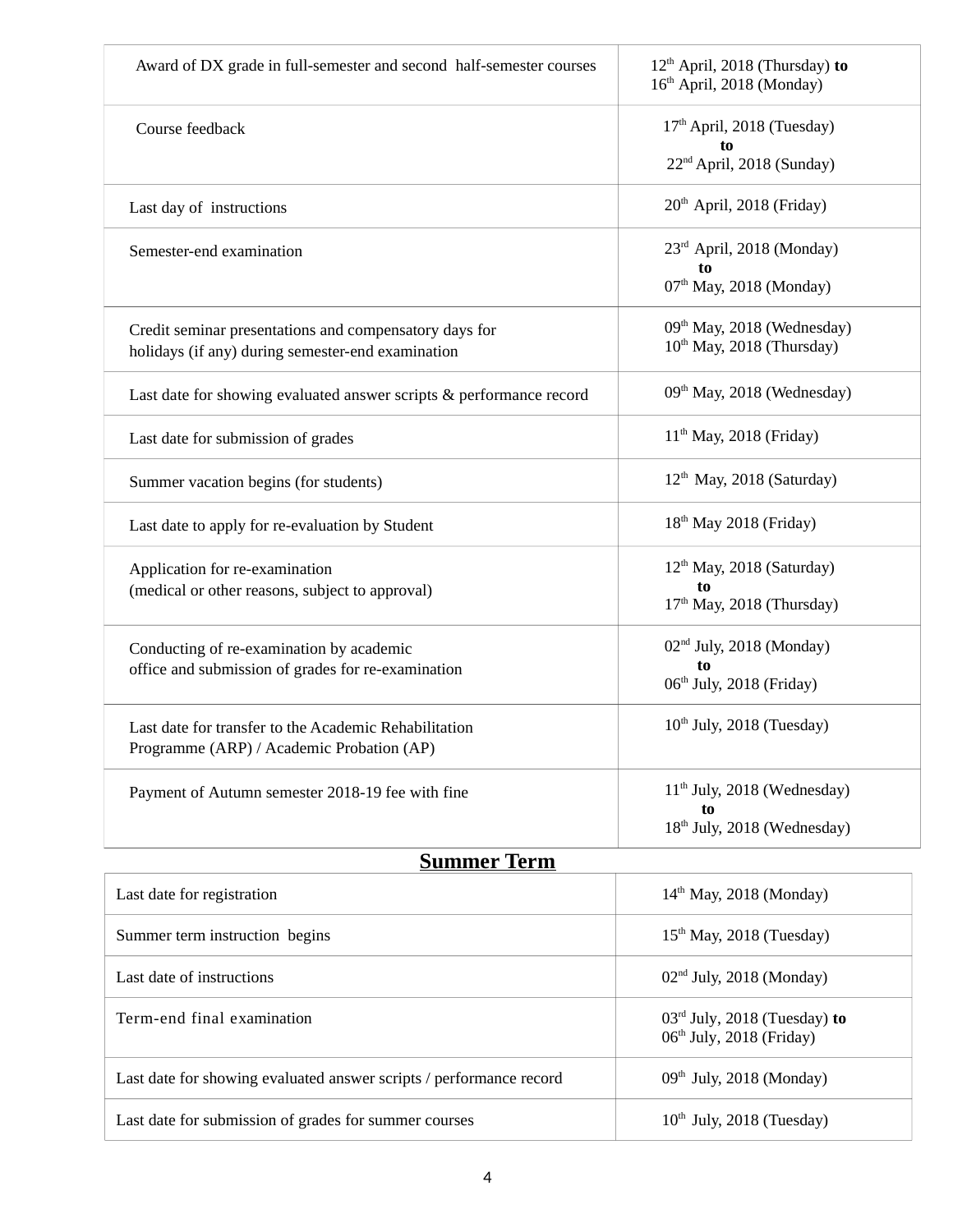#### **Notes pertaining to academic activities for Academic year 2017-2018**

- 1. Attendance in classes is mandatory from the very beginning of the semester. Students who miss even a single lecture from among the first three lectures of a course are liable to have themselves de-registered from the corresponding course.
- 2. Many academic units organize an orientation programme for teaching assistants and an R&D orientation for new Postgraduate/ Undergraduate entrants. An Institute level orientation is also often organized for these purposes. Attendance and participation in the orientation programme is mandatory for teaching assistants. Absence from it will make the teaching assistant liable for a financial penalty in the scholarship/ financial support. All academic units/ Instructors of Institute core courses are expected to organize the orientation in a format which they find appropriate, to enable the best use of the services of teaching assistants.
- 3. Saturdays / Sundays may be used to conduct mid-semester and end-semester examinations. An effort is normally made to exclude Sundays and public holidays for mandated academic activities, including examinations.
- 4. Registration for half-semester courses should also be completed at the beginning of the semester.
- 5. While adjusting the courses (including dropping of courses), students should ensure that the prescribed load, as approved for each programme, is maintained.
- 6. Re-examinations shall be conducted by the academic office for students in courses, where they are awarded II/FF Grades.
- 7. Dates for payment of fees by new entrants will be informed to the candidates while offering admission and will also be put up on the IITB website. These dates could be different for various programmes offered by the Institute.
- 8. Students (PG/UG) other than the new entrants can deposit their semester fees as per schedule displayed by the academic office before the end of examination for the earlier semester.
- 9. **The dates for spring semester 2018 -19 may be re-adjusted after holidays are known.**
- 10. A schedule of adjustments in the institute time table will be announced, if needed, to provide 38-41 instruction hours in each 6-credit course and to approximately balance the number of instruction hours in the two halves of a semester.
- 11. **Morning classes on Thursday (20th July, 2017) and Friday (21st July 2017) for on-roll students in LA classrooms will stand cancelled due to registration/orientation programme for new entrants.**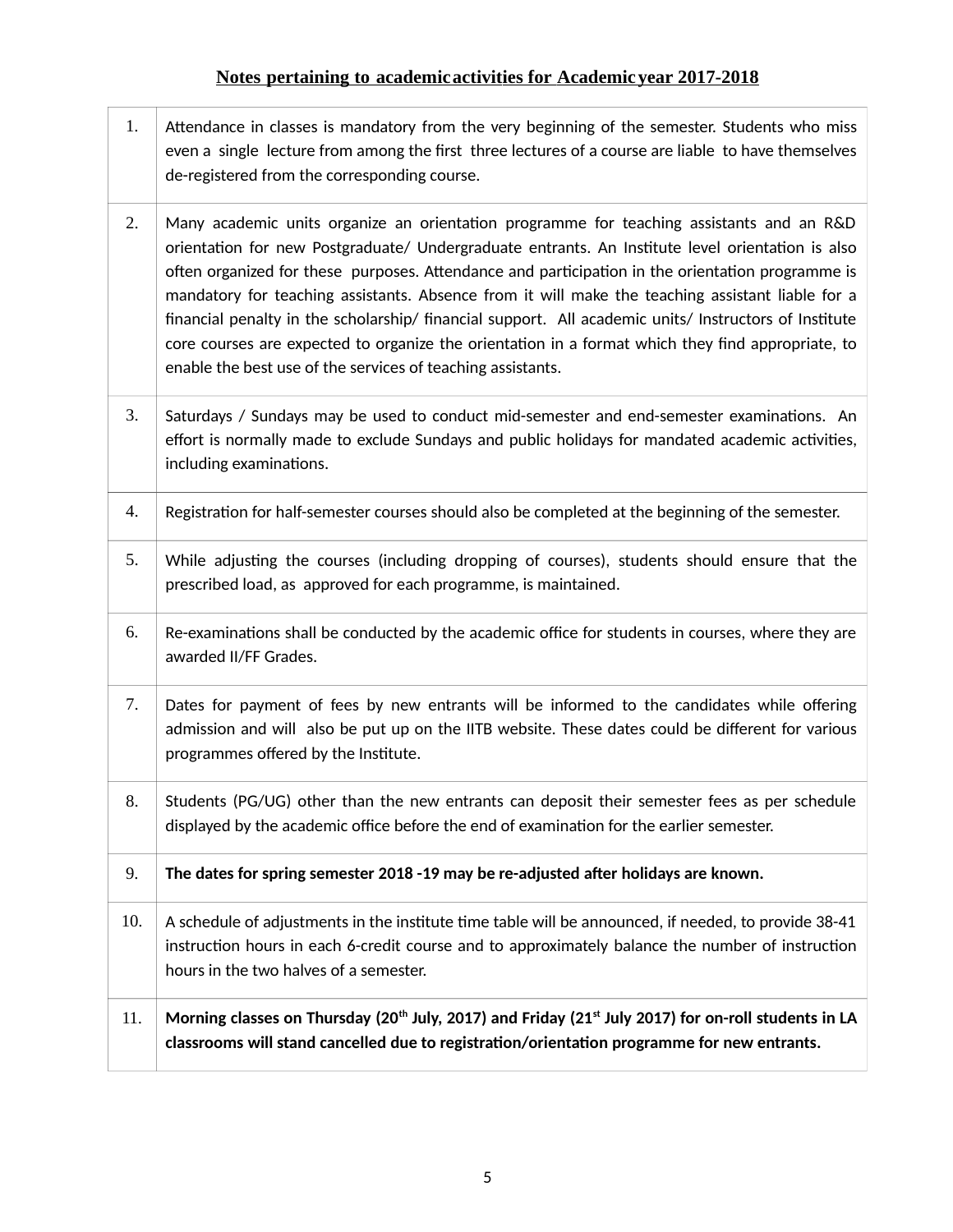## **(B) SCHEDULE OF DISSERTATION/ PROJECT PRESENTATIONS & PH.D. ANNUAL PROGRESS SEMINARS**

| A) Undergraduate Project Work                     |                                |                                                                                      |  |
|---------------------------------------------------|--------------------------------|--------------------------------------------------------------------------------------|--|
| Programme                                         | <b>Report submission</b>       | <b>Presentation / Assessment</b>                                                     |  |
| B. Tech / 5 Yr. M. Sc. /<br>2 Yr. M.Sc - I stage  | $10th$ November, 2017 (Friday) | $23rd$ November, 2017 (Thursday)<br>to<br>25 <sup>th</sup> November, 2017 (Saturday) |  |
| B. Tech / 5 Yr. M. Sc. /<br>2 Yr. M.Sc - II stage | $20th$ April, 2018 (Friday)    | $09th$ May, 2018 (Wednesday)<br>t0<br>May, 2018 (Thursday)<br>10 <sup>th</sup>       |  |

| <b>B) Masters'/ Dual Degree Dissertations</b> |                                |                                |                                |                                               |
|-----------------------------------------------|--------------------------------|--------------------------------|--------------------------------|-----------------------------------------------|
| Programme                                     | <b>Registration</b>            | <b>Report submission</b>       | Presentation /                 | <b>Grade Submission to</b>                    |
|                                               |                                |                                | Assessment                     | <b>Academic Office</b>                        |
| M.Tech./ M.Phil (Full                         | Completed in January,          | 28 <sup>th</sup> August, 2017  | $04th$ September, 2017         | 30 <sup>th</sup> October, 2017                |
| time: 2016 Entry, Part-                       | 2018                           | (Monday) to                    | (Monday) to                    | (Monday)                                      |
| time / $RA$ : 2015 Entry,                     |                                | 13 <sup>th</sup> October, 2017 | $27th$ October, 2017           |                                               |
| Dual Degree B. Tech +                         |                                | (Friday)                       | (Friday)                       |                                               |
| M.Tech. (Prog. Duration:                      |                                |                                |                                |                                               |
| 2012 to 2019) I Stage                         |                                |                                |                                |                                               |
| M.Tech./ M.Phil Part-                         | Automatic with                 | $19th$ April, 2018             | $26h$ April, 2018              | 04 <sup>th</sup> July, 2018                   |
| time 3- year Prog./RA:                        | grade submission of            | (Thursday) to $26th$           | (Thursday) to $03^{\text{rd}}$ | (Wednesday)                                   |
| 2015 Entry, M.Tech. /                         | I Stage.                       | June, 2018                     | July, 2018 (Tuesday)           |                                               |
| M.Phil. Full time 2-year                      |                                | (Tuesday)                      |                                |                                               |
| Program. : 2016 Entry,                        |                                |                                |                                |                                               |
| Dual Degree B.Tech +                          |                                |                                |                                |                                               |
| M.Tech.<br>(Prog.                             |                                |                                |                                |                                               |
| Duration: 2013 to 2019)                       |                                |                                |                                |                                               |
| <b>II</b> Stage                               |                                |                                |                                |                                               |
| M.Tech./ M.Phil $(Full   27th December,$      |                                | Next academic                  |                                | Next academic session   Next academic session |
| time $2017$ entry, Part- 2017(Wednesday) to   |                                | session                        |                                |                                               |
| time / RA 2016 entry),                        | 29 <sup>th</sup> December 2017 |                                |                                |                                               |
| Dual Degree B.Tech. +                         | (Friday)                       |                                |                                |                                               |
| M.Tech.<br>(Prog.                             |                                |                                |                                |                                               |
| Duration: 2014 to 2019)                       |                                |                                |                                |                                               |
| I & II Stage                                  |                                |                                |                                |                                               |

| Programme        | <b>Registration</b>                     | <b>Report submission</b>                   | <b>Presentation /</b><br>Assessment | <b>Grade Submission to</b>      |
|------------------|-----------------------------------------|--------------------------------------------|-------------------------------------|---------------------------------|
|                  |                                         |                                            |                                     | <b>Academic Office</b>          |
| M.Des.           | Registration                            | along $\vert$ By $11th$ November,          | By 25 <sup>th</sup> November,       | 01 <sup>st</sup> December, 2017 |
| 2016 Entry Batch | with the grade report $2017$ (Saturday) |                                            | 2017 (Saturday)                     | (Friday)                        |
| Project II       | for the<br>$\mathbf{I}$<br>stage        |                                            |                                     |                                 |
|                  | evaluation                              |                                            |                                     |                                 |
| M.Des.           | Registration along                      | 18 <sup>th</sup><br>April,                 | $2018$ 26 <sup>th</sup> April, 2018 | $04^{\text{th}}$ July, 2018     |
| 2016 Entry Batch | with the grade                          | (Wednesday) to $26th$ (Thursday) to $03rd$ |                                     | (Wednesday)                     |
| Project III      | report for the II                       | June,                                      | 2018 July, 2018 (Tuesday).          |                                 |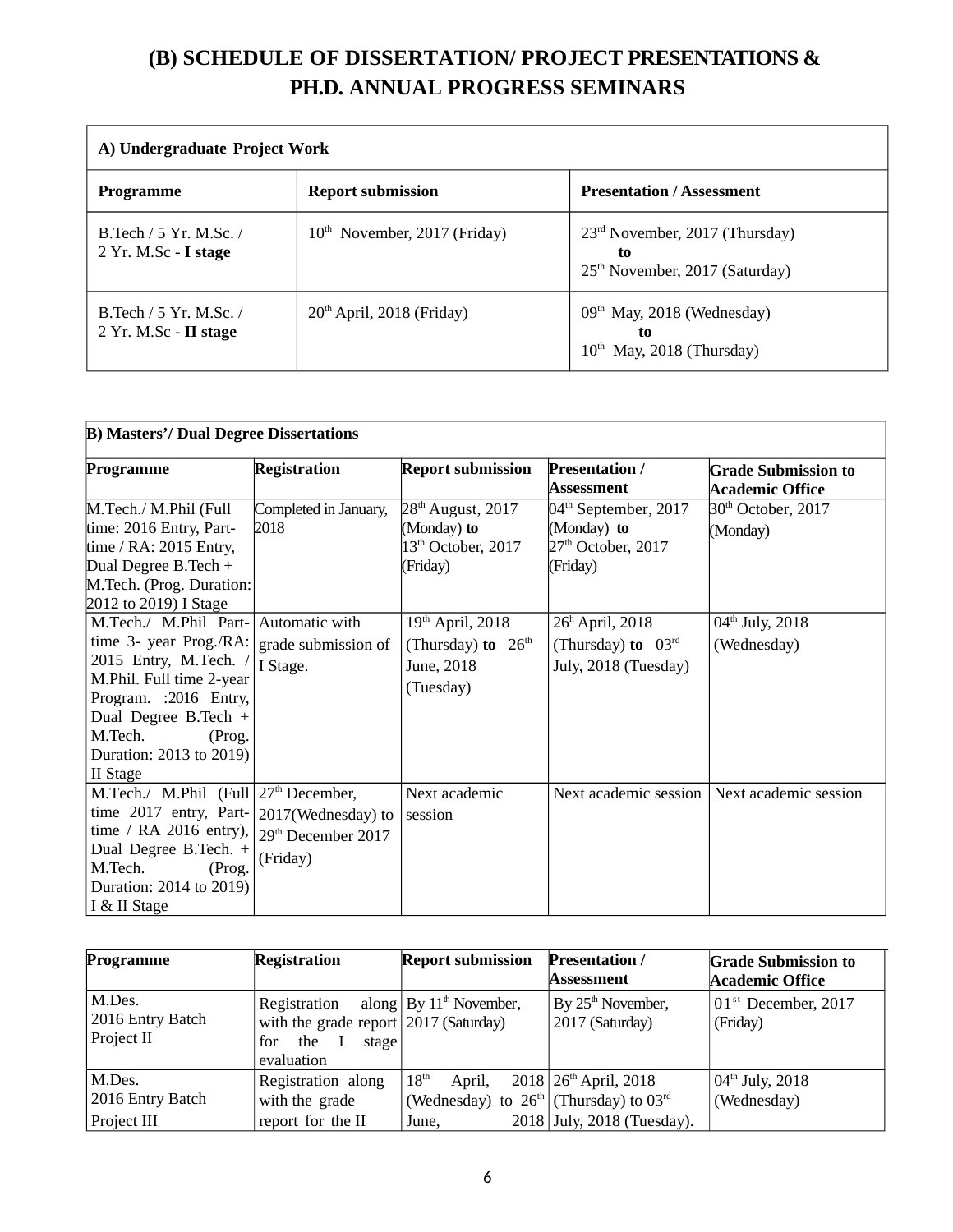|                        | stage evaluation                | (Tuesday).                           | Actual Actual days within this |                             |
|------------------------|---------------------------------|--------------------------------------|--------------------------------|-----------------------------|
|                        |                                 | within<br>days                       | this duration to be            |                             |
|                        |                                 | duration<br>to                       | be announced by IDC for        |                             |
|                        |                                 | announced by IDC sub-stage I & II of |                                |                             |
|                        |                                 | for sub-stage I & II Project III.    |                                |                             |
|                        |                                 | of Project III.                      |                                |                             |
| M.Des.                 | $27th$ December, 2017           |                                      |                                | $11^{th}$ July, 2018        |
| 2017 entry batch       | (Wednesday) to $29th$           |                                      |                                | (Wednesday)                 |
| Project I              | December, 2017                  |                                      |                                |                             |
|                        | (Friday)                        |                                      |                                |                             |
|                        |                                 |                                      |                                |                             |
| M.Mgt.2016 Entry       | 27 <sup>th</sup> December,      | By $22nd$ June, 2018                 | By $29th$ June, $2018$         | $04^{\text{th}}$ July, 2018 |
| Batch of full-time     | 2017(Wednesday) to              | (Friday)                             | (Friday)                       | (Wednesday)                 |
| students Project Final | 29 <sup>th</sup> December, 2017 |                                      |                                |                             |
| <b>Stage</b>           | (Friday)                        |                                      |                                |                             |

| <b>Programmes</b>                                                                                                                                   | <b>Registration</b> | <b>Report</b><br><b>Submission</b>                                                 | <b>Presentation /</b><br><b>Assessment</b>                                                        | <b>Assessment report</b><br>submission by RPC to<br><b>Academic Office</b> |
|-----------------------------------------------------------------------------------------------------------------------------------------------------|---------------------|------------------------------------------------------------------------------------|---------------------------------------------------------------------------------------------------|----------------------------------------------------------------------------|
| Last day for<br>Presentation +<br>Completion of<br><b>Annual Progress</b><br>Seminars/ Exams for<br>those admitted in the<br><b>Autumn Semester</b> | N.A.                | $03rd$ July, 2017<br>(Monday)<br>t <sub>0</sub><br>$18th$ August, 2017<br>(Friday) | 13 <sup>th</sup> July, 2017<br>(Thursday)<br>t <sub>0</sub><br>$30th$ August, 2017<br>(Wednesday) | 31 <sup>st</sup> August, 2017<br>(Thursday)                                |
| Last day for<br>Presentation +<br>Completion of<br><b>Annual Progress</b><br>Seminars/Exams for<br>those admitted in the<br><b>Spring Semester</b>  | N.A.                | $11th$ December,<br>2017 (Monday)<br>tΩ<br>$19th$ January, 2018<br>(Friday)        | $18th$ December,<br>2017 (Monday)<br>to<br>$30th$ January, 2018<br>(Tuesday)                      | $31st$ January, 2018<br>(Wednesday)                                        |

#### **D) Research Proposal by M.Tech / M.Phil + Ph.D (M.PhD) Dual Degree :**

Students should present Research Proposal on or before 29<sup>th</sup> June, 2018 (Friday)

#### **Notes pertaining to Dissertation / Project Work and Ph.D Annual Progress Seminars / Examinations:**

| 12. | For Ph.D. Students with CSIR/UGC fellowship, and students supported by other similar agencies, the dates<br>of their Annual Progress Seminar should be fixed by considering requirements of the funding agency and<br>this fixed schedule be followed strictly. |
|-----|-----------------------------------------------------------------------------------------------------------------------------------------------------------------------------------------------------------------------------------------------------------------|
| 13. | For the evaluations of Masters' / Dual Degree Dissertations, the evaluation schedule in a given academic                                                                                                                                                        |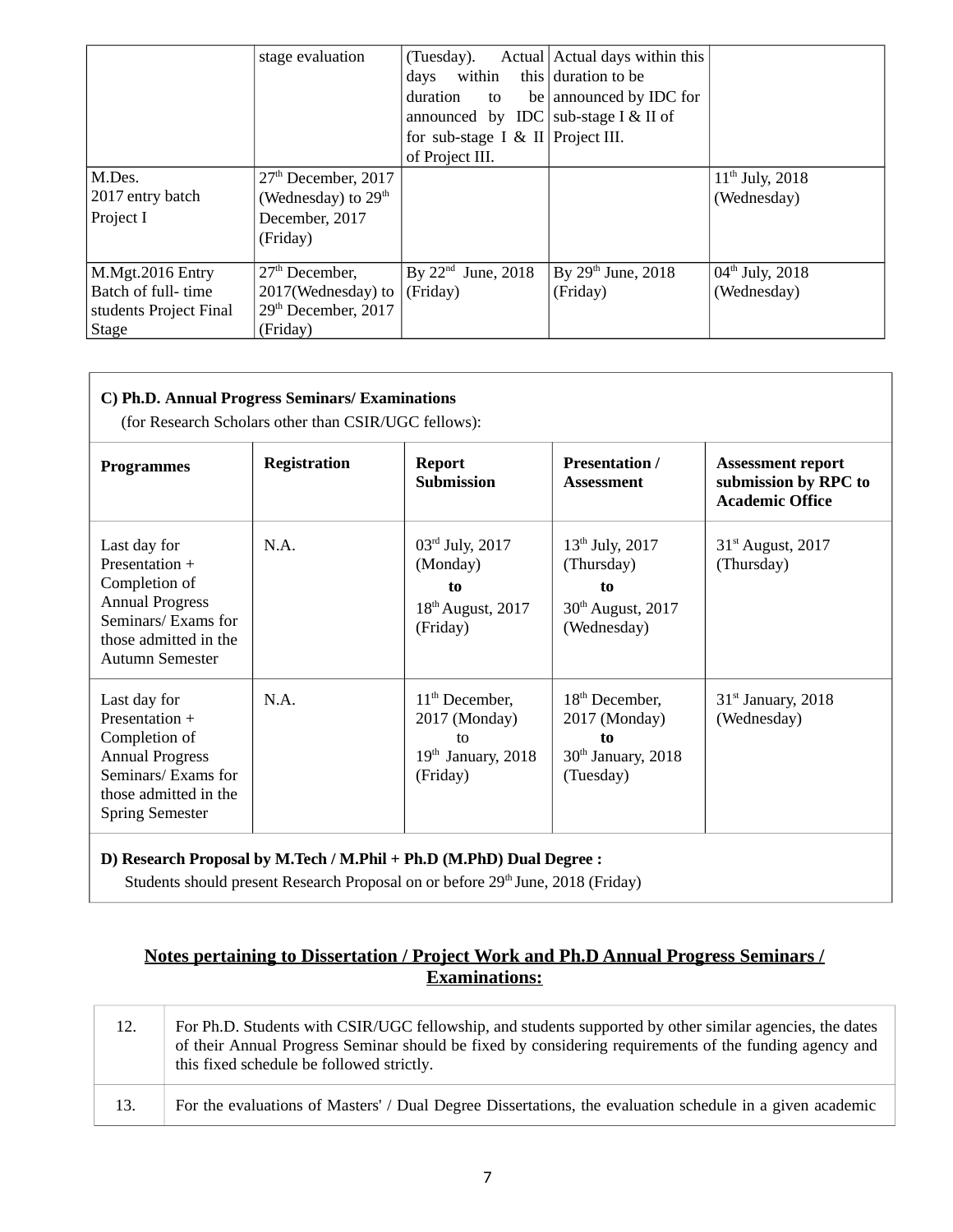|     | unit should be spread over a large enough segment of the permissible window, to allow for possibilities of<br>adjustment of the evaluation date(s) for an individual student, as also to prevent overloading the faculty<br>involved in evaluation with too many evaluations on a single day. |
|-----|-----------------------------------------------------------------------------------------------------------------------------------------------------------------------------------------------------------------------------------------------------------------------------------------------|
| 14. | For project / dissertation / credit seminar related presentations, report / dissertation should be submitted at<br>least 7 days prior to the date of presentation / assessment.                                                                                                               |

### **(C) SPECIAL ACADEMIC EVENTS**

| 55 <sup>th</sup> Convocation of the Institute | 12 <sup>th</sup> August, 2017 (Saturday)   |
|-----------------------------------------------|--------------------------------------------|
| Teacher's day                                 | 05 <sup>th</sup> September, 2017 (Tuesday) |
| National Education day                        | $11th$ November, 2017 (Saturday)           |
| Alumni day                                    | 24 <sup>th</sup> December, 2017 (Sunday)   |
| Foundation day                                | $10^{th}$ March, 2018 (Saturday)           |

### **(D) SPECIAL ACADEMIC MEETINGS / ACTIVITIES**

| Senate meeting for Convocation                                                                                                                                                            | 26 <sup>th</sup> July, 2017 (Wednesday)                                                                                        |
|-------------------------------------------------------------------------------------------------------------------------------------------------------------------------------------------|--------------------------------------------------------------------------------------------------------------------------------|
| Senate meetings (Tentative)                                                                                                                                                               | 27 <sup>th</sup> September 2017, 22 <sup>nd</sup> November 2017,<br>31st January 2018, 11 <sup>th</sup> April 2018.            |
| UGPC meetings (Tentative)                                                                                                                                                                 | 30 <sup>th</sup> August, 2017, 25 <sup>th</sup> October, 2017<br>03rd January, 2018, 14th March, 2018                          |
| PGPC meetings (Tentative)                                                                                                                                                                 | 06 <sup>th</sup> September 2017, 01 <sup>st</sup> November 2017,<br>10 <sup>th</sup> January 2018, 21 <sup>st</sup> March 2018 |
| <b>PGAPEC</b> meetings                                                                                                                                                                    | Last Wednesday of every month                                                                                                  |
| Review of mid-semester performance of<br>under-<br>graduate students in core courses by DUGCs & report of<br>academically weak students to the departmental academic<br>mentor programmes | 19 <sup>th</sup> September, 2017 (Tuesday)                                                                                     |
| Last date for sending list of courses by the<br>departments<br>(including new courses) to be offered in academic year 2017-<br>18 with name of instructor & slot number                   | $07th$ April, 2017 – For Autumn Semester<br>26 <sup>th</sup> October, 2017 - For Spring Semester                               |
| Academic Performance review by UGAPEC & PGAPEC                                                                                                                                            | During 05 <sup>th</sup> December, 2017 (Tuesday)<br>t <sub>0</sub><br>09 <sup>th</sup> December, 2017 (Saturday)               |
| List to faculty advisers for monitoring weak<br>students                                                                                                                                  | 12 <sup>th</sup> December, 2017 (Tuesday)                                                                                      |
| Last date for transfer to Academic Rehabilitation Programme<br>(ARP) / Academic Probation (AP)                                                                                            | 26 <sup>th</sup> December, 2017 (Tuesday)                                                                                      |